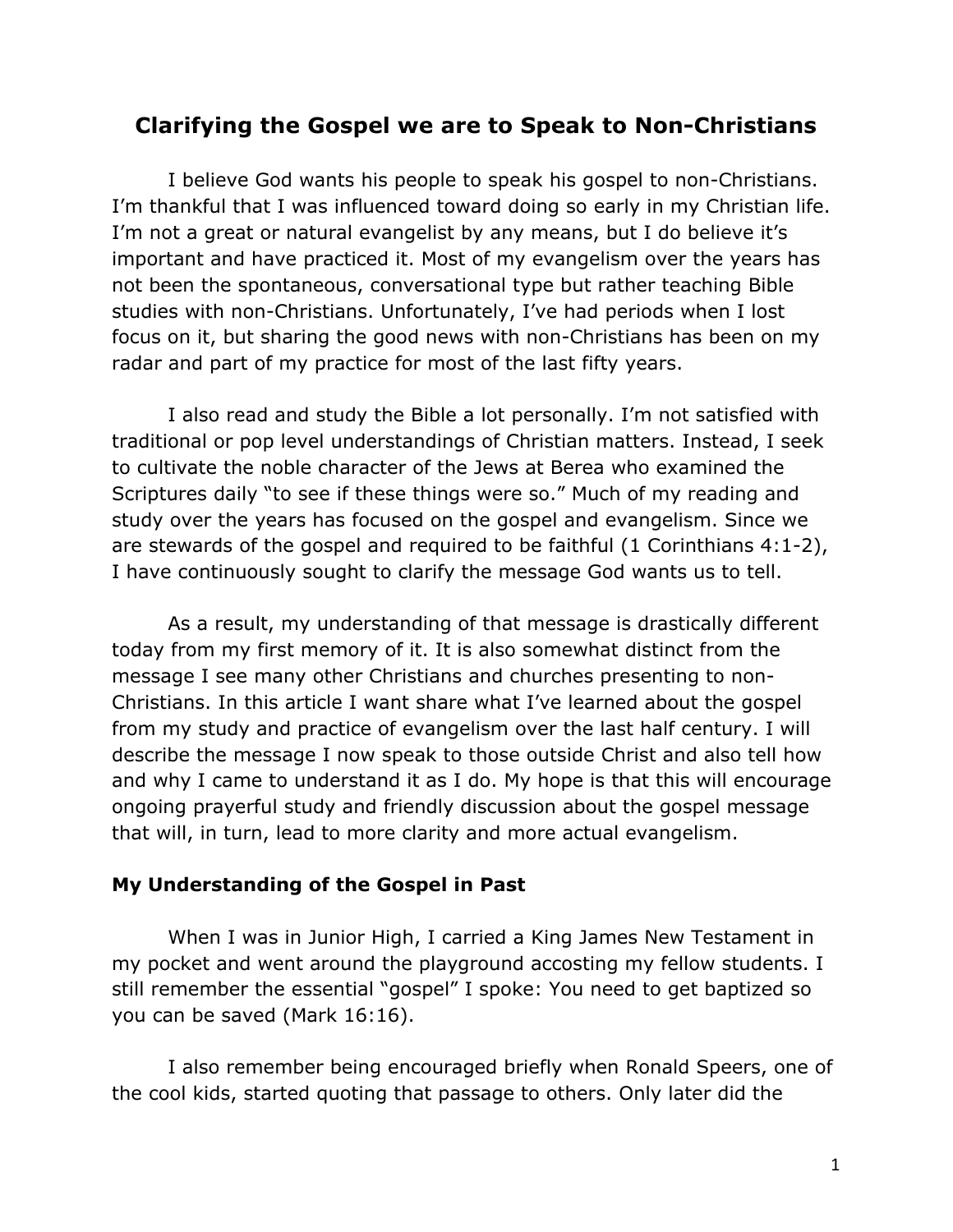gleam in his eye reveal that he was merely relishing a sanctioned opportunity to say what we all considered to be a swear word. "He that believeth not shall be damned."

I'm sure there were kids on that same playground who were advocating drastically worse things than I was. And, regardless of what you think about the ending of Mark's Gospel, I still believe baptism and salvation are a part of God's plan. But it is vividly clear to me now that my Junior High understanding of the gospel was severely lacking. It contained precious little of the gospel that is mentioned in the verse just prior to my proof text.

Sometime during High School or College I came to a second understanding of the gospel, based on the great passage in 1 Corinthians 15. Like others I had heard, I read vv. 1-4 and concluded the gospel is the death, burial, and resurrection of Jesus. I now realize that is not exactly what the passage says, but still, this understanding was closer than my Junior High version. I remember teaching some non-Christians this gospel during college, but I don't remember exactly what I said about it.

After college I participated in a training program that taught me a third understanding of the message we are to speak to non-Christians. We were encouraged to study with people straight through the Gospel of Mark to help them see Jesus. Over the next three decades I honed this approach and walked through Mark with a good many people, focusing on who Jesus is and what he wants from us. When we approached the end of Mark's Gospel, we would read chapters 14-16 all at once and talk about the meaning of Jesus' death, both from Mark and other passages. There was some overlap here with my previous understanding, based on 1 Corinthians 15. A number of people became Christians over the years as a result of this "Jesus" gospel.

As in the case of my Junior High message, there are certainly a lot worse things one could be communicating to others than showing them Jesus in Mark. There is in fact great value in doing this, and I would still walk through Mark with non-Christians today, after first telling them some other things. Yet I had been concerned from the beginning about how long this approach takes to get to the point where a person can make a decision about following Jesus, and after many years this concern intensified to the point that I moved on to a fourth view of the message we are to speak.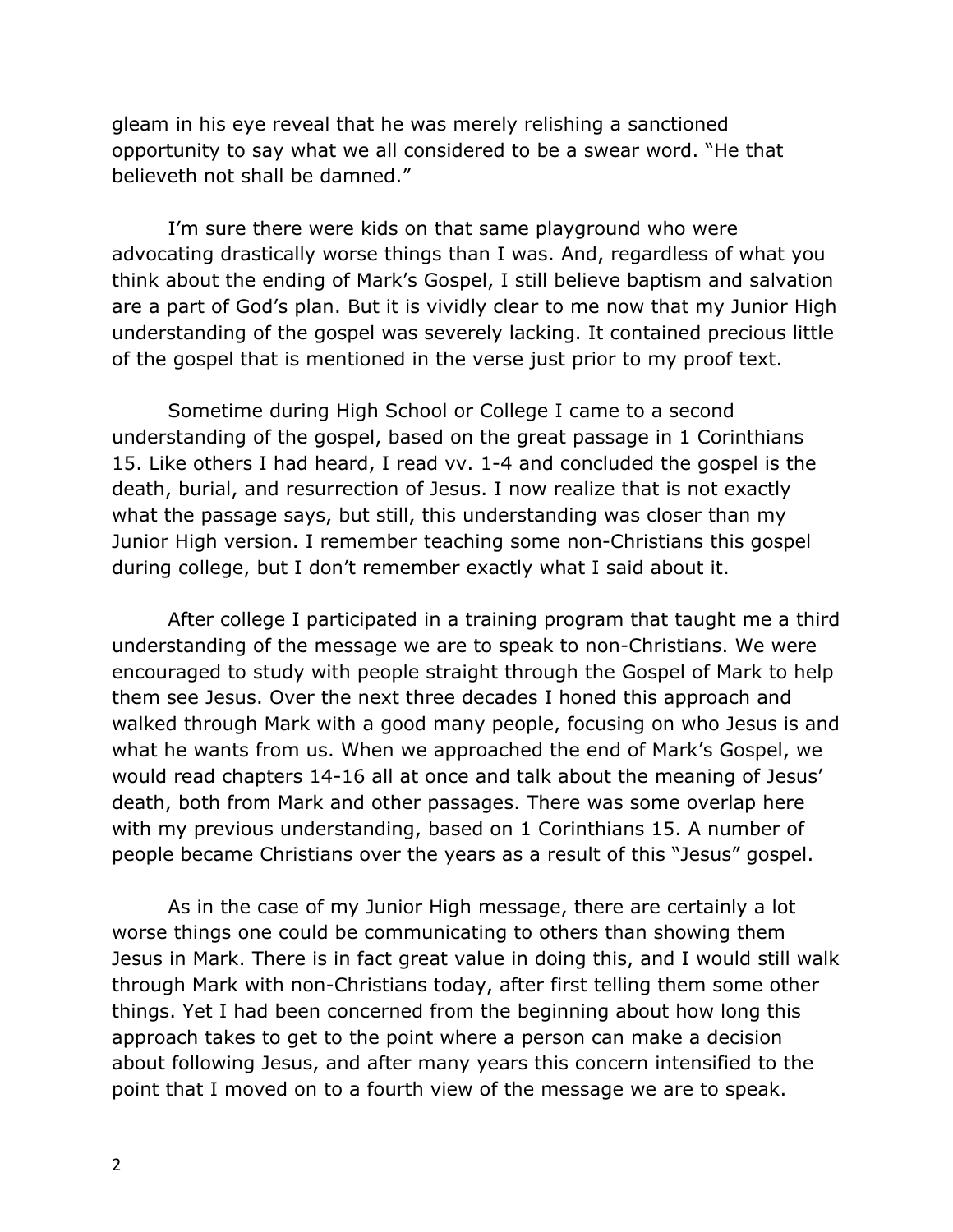I developed this new approach in my fifties. It consisted of five lessons for teaching non-Christians, based on my understanding of the good news at the time. The lesson topics were:

- 1. God's nature (specifically that he is both just and merciful)
- 2. Sin (we have all sinned, are guilty and will be judged)
- 3. Christ (Jesus died for our sins; later I also added his resurrection)
- 4. Response (we need to believe in Jesus, repent of our sins, confess Jesus as Lord, and be baptized in Jesus' name)
- 5. Blessings (we will be saved and forgiven, receive the Holy Spirit, and be added to the church)

I also wrote a companion pamphlet called, "How Can a Person be Saved?," which revealed my purpose for these lessons. I wanted to show people how to be saved. Some of us gave away a good many of those pamphlets. I also taught my lessons to a number of people, and several of them were indeed saved.

I was not consciously aware of being influenced by others in choosing or sequencing my five topics, although I may have been. I now realize this overall approach has some similarities to a common way people share the gospel with non-Christians today:

- 1. Sin (similar to my #2)
- 2. Grace (similar to my #3)
- 3. Response and blessings (similar to my #s 4 & 5)

I recently reviewed the materials of my fourth approach, and I still think there is much good in them, especially in the details I included about each of the five topics. They seem to me to represent the Scriptures well. Still, as I have continued to read, think, pray, and evangelize, I have felt the need to formulate and present the message differently yet again. The approach I have now adopted is somewhat different from the fourth one mentioned just above, and, as mentioned in the beginning, it is somewhat different from the way many people describe and speak the gospel to non-Christians. Before I describe my current approach and the way it differs from others, let me explain the thinking that led to this change.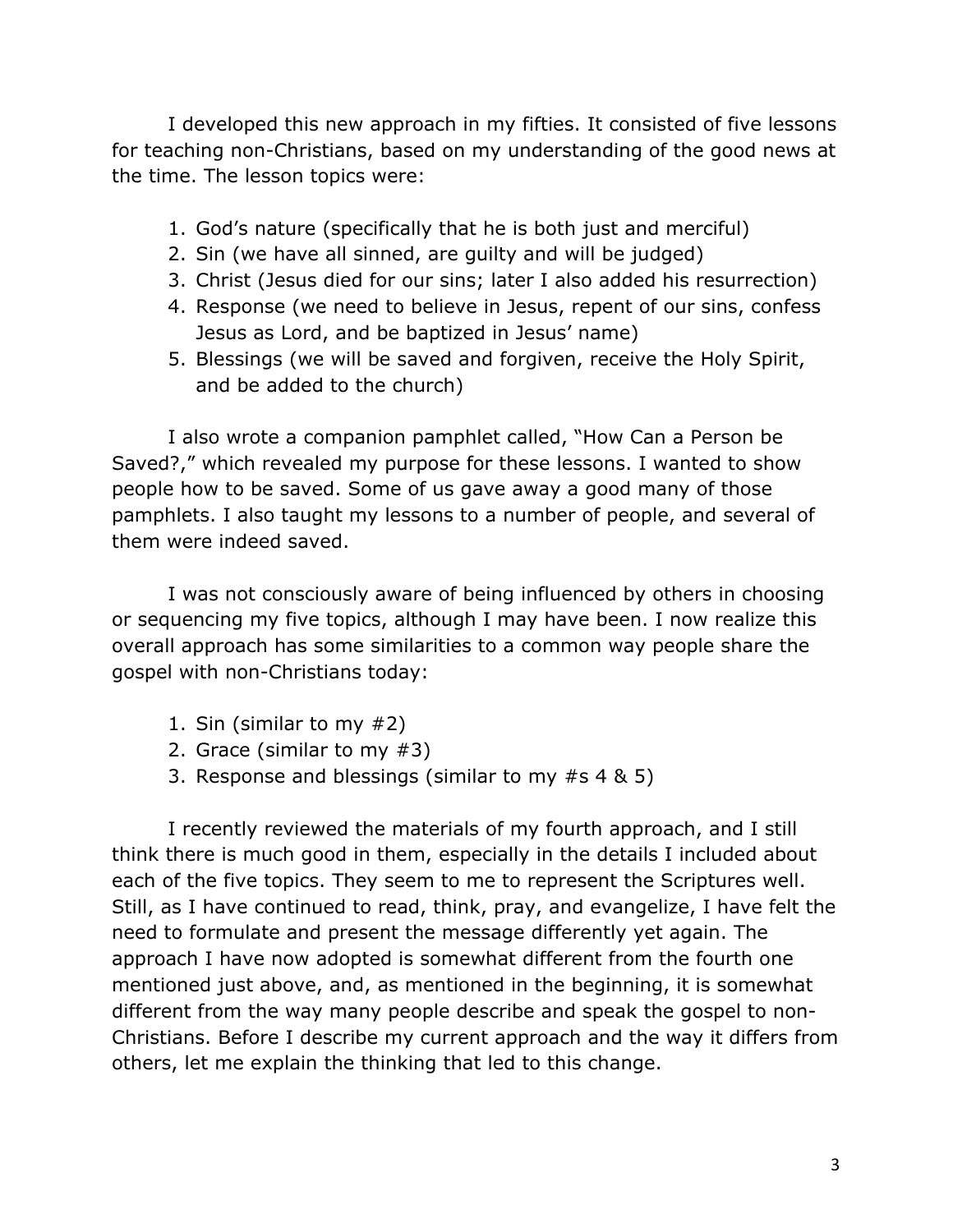## **Realizations about the Gospel**

I have come to several realizations about the gospel over the years that shape how I now understand it and speak it to non-Christians. To keep this from getting too long, I have not tried to demonstrate each point fully.

- 1. *The gospel means something instead of meaning everything*. Gospel does not refer to the whole Bible or entire Christian message. It has a more specific content, related to the death and resurrection of Jesus.
- 2. *There are multiple passages that give insights about the gospel*. I recently paged through my New Testament and found at least fifty passages that tell us something about the gospel (some examples are Mark 10:45; Luke 24:45-49; Acts 2:22-41; Romans 1:1-4; 3:21-26; 5:1-11; 1 Corinthians 15:1-11; 2 Corinthians 5:17-21; Ephesians 2:1- 10; Colossians 1:21-23; 2 Timothy 1:8-11; Titus 2:11-14; 3:3-8; Hebrews 9:11-14). Clearly, the gospel is really important.
- 3. *There are differences in the way the various passages describe the gospel.* A simple comparison of some of the passages listed in #2 will show this. For example, read Romans 1:1-4 and 1 Corinthians 15:1-11 and jot down *only* what is *actually stated* about the gospel in each. It will be clear they do not state it the same. The differences are not contradictions, however, but are a matter of details and emphasis.
- 4. *There is no single, definitive statement of the gospel in the New Testament*. We may like or relate to one particular passage more than others, but none of them claims to be the single definitive statement. God has not given us one. Instead, he has seen fit to give us many passages that describe many different aspects of the gospel.
- 5. *One important reason for the differences in the way the passages talk about the gospel is the different purposes of the authors as they address the different needs of their audiences.* There may be other reasons for the variety as well, such as the background and experiences of the writers, but needs and purpose definitely explain some of the differences. This is clear when you read each gospel passage in its context. When I was younger, I deemed 1 Corinthians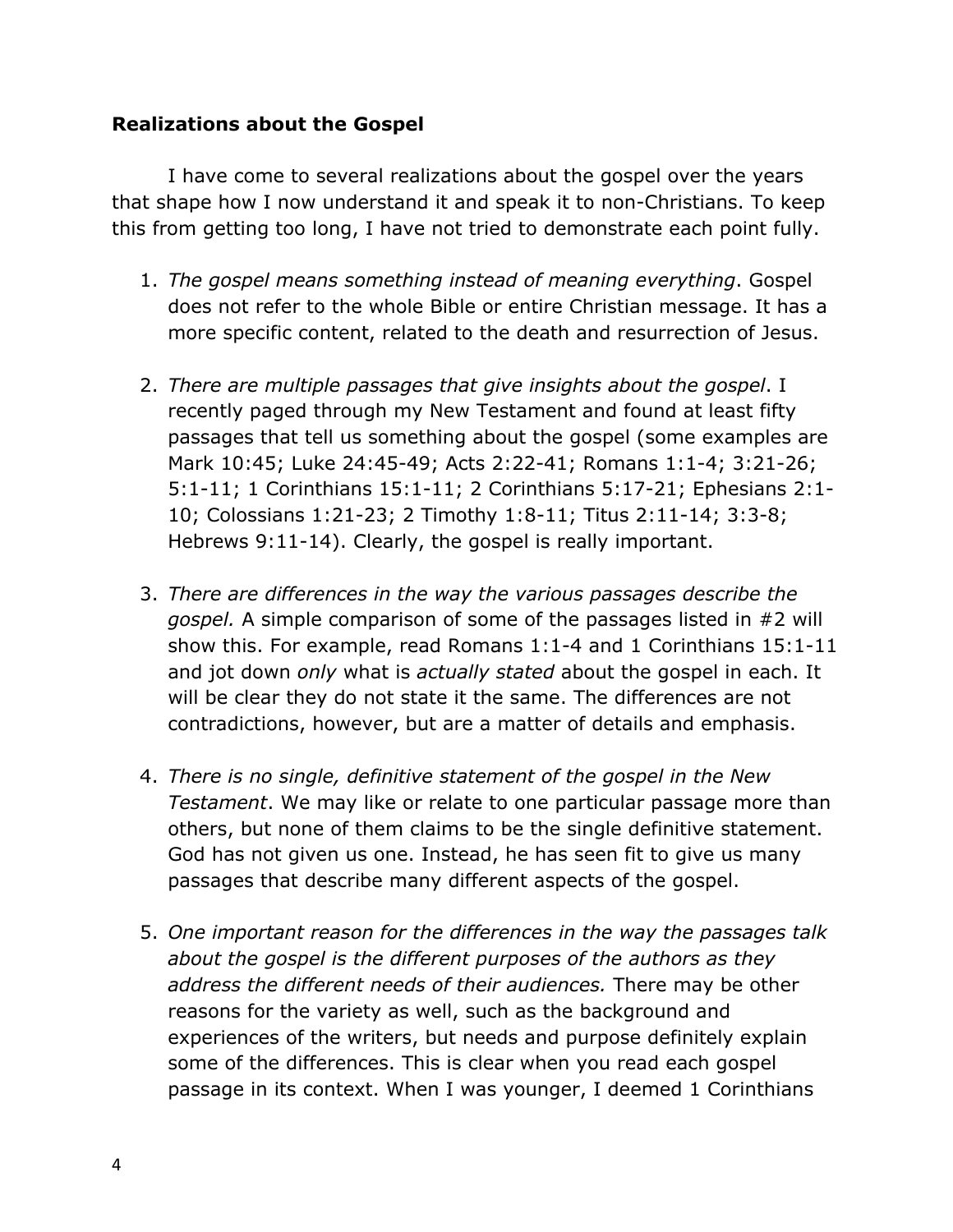15:1-4 the definitive definition of the gospel and pulled it out of its context. It is telling that I used to stop reading at the end of verse 4, which is not even the end of a sentence. As a result, I completely omitted the part of the gospel that Paul emphasizes the most, namely the post-resurrection appearances of Christ (vv. 5-8). Paul mentions six of them, more than in any other passage. He also devotes more space to them than any other part of the gospel. Today, reading the passage in context, I realize Paul's purpose is not to provide a definitive statement of the gospel but to correct misunderstandings the Corinthians had about the resurrection (v. 12). There is still much we can learn about the gospel from this passage, but we need to keep in mind that this statement of the gospel is different from some of the others and is especially well suited for Paul's purpose of correcting a misunderstanding in the church at Corinth. Similarly, in context, that great gospel passage in Ephesians 2:1-10 seems to be designed to help Gentile Christians remember where they came from and give them a greater appreciation of what they have in Christ. Of course, we won't always be able to discern the needs of the audience or the exact purpose of the author, and sometimes our conclusions will need to remain tentative. Other times, though, we will be able to discern them pretty well. The writer's purpose and the recipient's needs are part of the reason for the variety in the way the gospel is described.

6. *We handle Scripture especially well when we talk about the gospel in a way that fits the needs of the people we are addressing.* This is an extension or application of the previous point. Sometimes we may do this instinctively, but we can also learn from the various ways the writers described the gospel to meet the differing needs of their audiences. For example, Philippians 2 shows that, when addressing self-centered people who are having trouble getting along (vv. 1-4), it is fitting to tell the gospel in terms of Christ's humiliation followed by his glory (vv. 5-11). 1 Corinthians 1-4 shows that, when addressing people who are divided due to pride and an unhealthy interest in eloquence and wisdom, it is wise to tell the gospel in a way that emphasizes the cross and crucifixion (1 Corinthians 1:17-18, 23; 2:2). 1 Peter 2 shows that, when addressing people who are suffering unjustly, it is appropriate to remind them of aspects of the gospel related to Jesus' unjust suffering (1 Peter 2:18-25).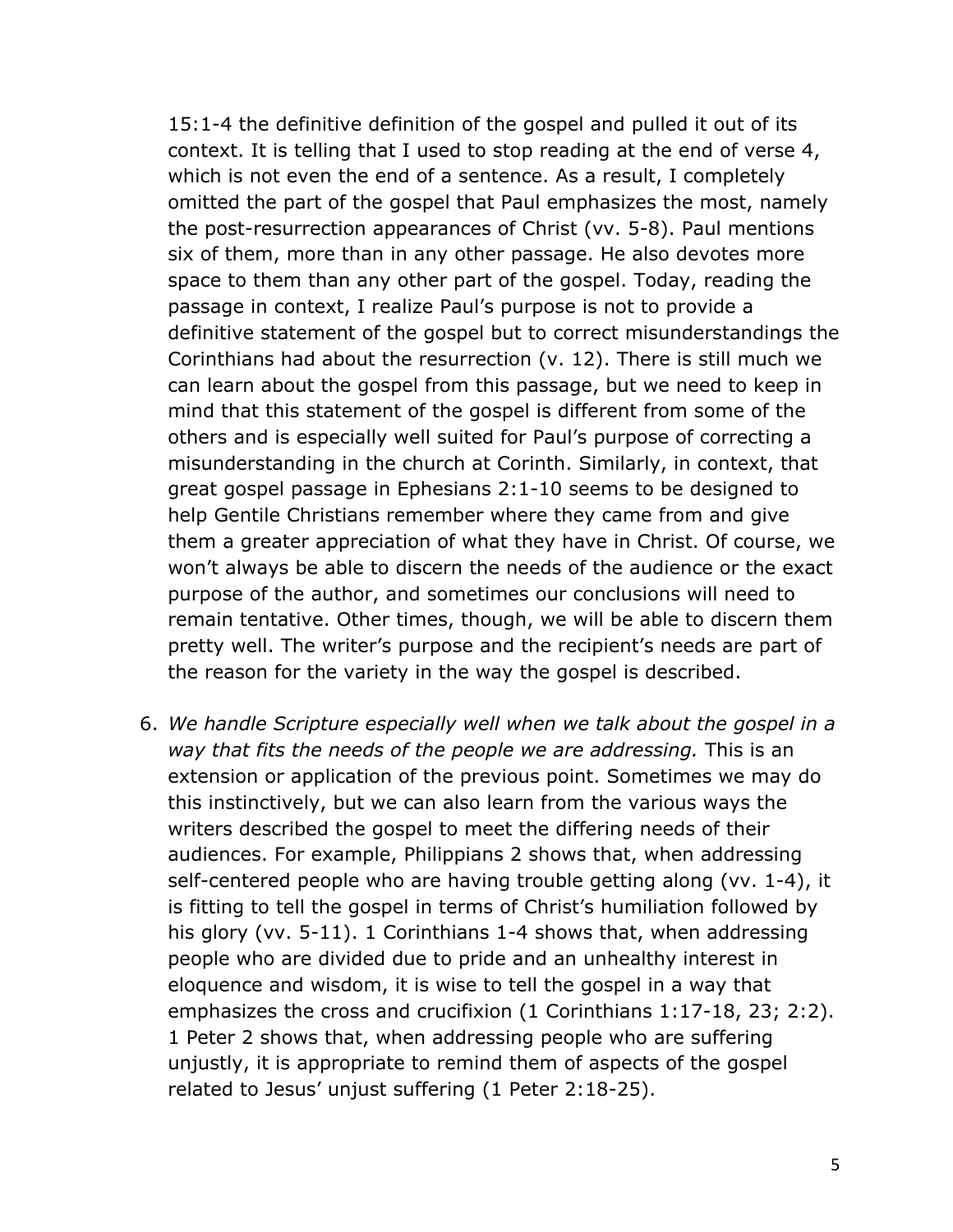- 7. *Both Christians and non-Christians need to hear the gospel.* I'm going to assume it is clear that non-Christians need to hear it, but the examples in points #5 and #6 above show that Christians need to hear the gospel too, though for different reasons. The reason the Corinthians needed to hear the gospel before they were Christians (approx. AD 50-51) was so that they would recognize that "the Christ was Jesus" (see Acts 18:5) and be saved, but one reason they needed to hear the gospel after they were Christians (approx. AD 53-57) was so that they would correct their mistaken ideas about resurrection (as in #5 above). If we remember that most of the gospel passages in the Letters are describing how it relates to *Christians*, it will help us read in context and may help us see why it is described as it is.
- 8. *Based on all of the preceding, I believe the best source for clarifying the message we are to speak to non-Christians is the passages in Acts that are describing evangelism*. One of Luke's primary purposes in writing Acts was to show the way the gospel spread from Jerusalem to Rome. As he relates the story, he gives at least seven examples of the message actually being proclaimed to non-Christians (chapters 2, 3, 4, 5, 10, 13, 17) as well as multiple one line summaries of it (5:42; 8:12, 35; 9:20, 22; 11:20; 16:31; 17:3, 7 and many more). Though some scholars question the historicity of the records, conservative scholars usually conclude that Acts preserves at least the gist of what was actually said. The Spirit inspired Luke to record examples of what the early proclaimers said to non-Christians on various occasions. As such, the sample sermons and summaries are a particularly good source for understanding the message we are to speak to non-Christians today.

### **How I Now Speak the Gospel to Non-Christians**

Based on the realizations above, I have come to a fifth understanding of the message God wants us to tell non-Christians and have organized a way of communicating it. In doing so, I am trying to handle Scripture wisely and follow its guidance, without being a stickler or legalist. This is a culmination of my reading, study, prayer, and practice of evangelism over the last fifty years. I believe it is a faithful way of sharing the good news, although I expect to continue to hone it as I discuss it more with other believers and share it with more non-Christians. Here it is in outline form: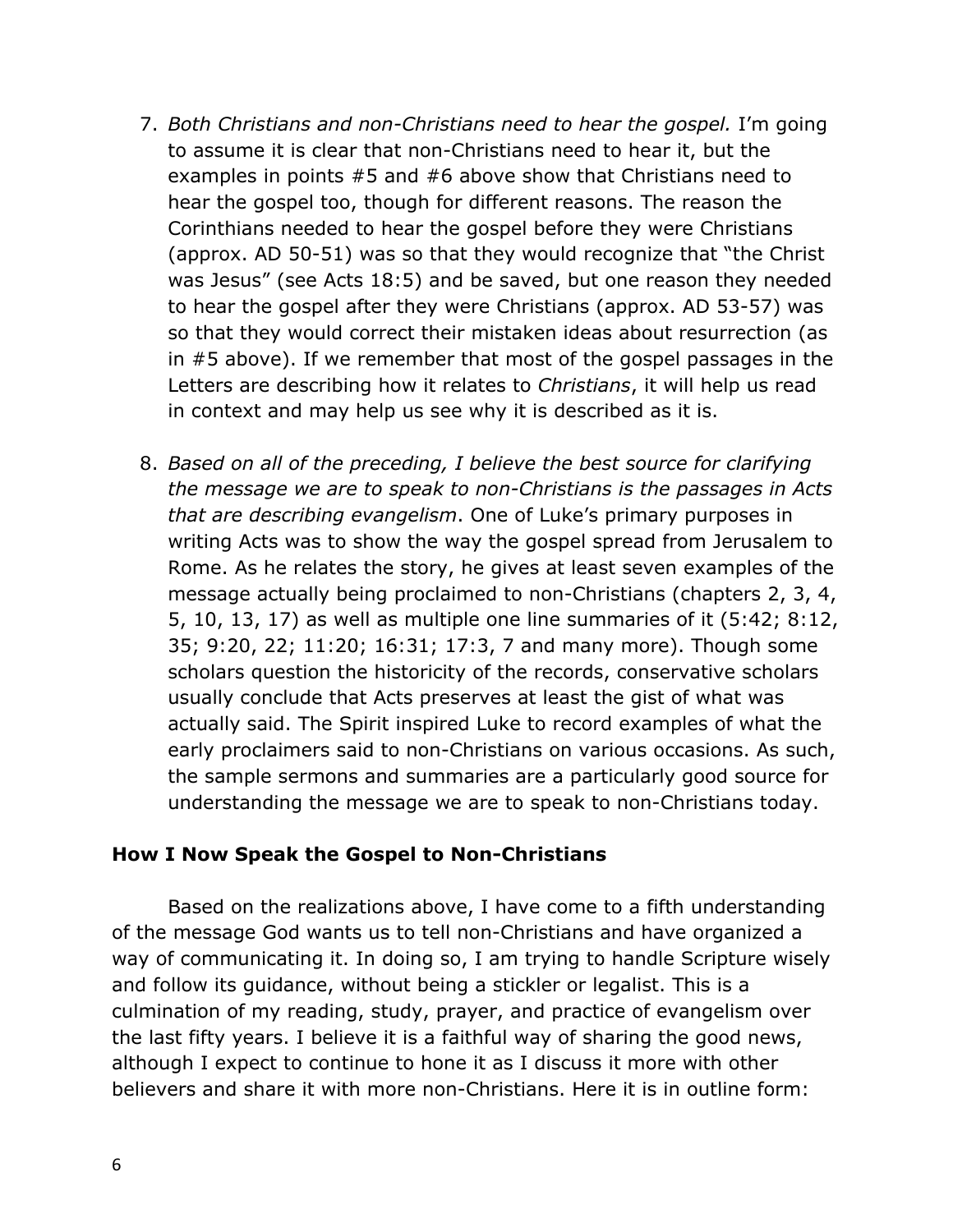- A. Jesus' Ministry. God attested to Jesus as being Someone Special by enabling him to do miracles.
- B. Jesus' Death and Resurrection. The Jews in Jerusalem didn't recognize who Jesus was so they killed him, but God raised him from the dead.
- C. Jesus' Identity. Jesus' death and resurrection were part of God's plan, written into the Old Testament Scriptures, and these great events show him to be both Lord and Christ. His supreme identity is the key point of the message, and it is communicated not only by the words Lord and Christ but also the words glorified, Servant (as in the Servant Songs of Isaiah), Holy and Righteous One, Author of life, Prophet, Cornerstone, exalted, Leader, Savior, Judge, and Son.
- D. Good News/Blessings. Because of who Jesus is, he can save us, not only in the narrow sense of forgiving us but also in the broader sense. This includes such things as giving us his Spirit, delivering us from this corrupt generation, adding us to his church, giving times of refreshing, speaking to us as the Prophet, blessing us by turning us from our wicked ways, giving us peace, justifying us / making us right with God, and giving us a way to avert condemnation in judgment.
- E. Response. Call people to respond drastically to this good news by actually repenting of their sins and their deficient dispositions toward God, trusting in Jesus, and being baptized in his name. In Acts, and therefore also in my approach, the order of Good News/Blessings and Response is sometimes reversed and sometimes is also intertwined.

## **Differences Between My New and Former Approach**

1. My purpose now is not to explain, "How Can a Person be Saved?", as my pamphlet said. Rather, it is to tell the news of something profound that God has done. The seven evangelistic messages in Acts include about thirty examples of "God"  $+$  an action verb that emphasize his work in Christ (2:22-23, 32-33, 36; 3:13, 15, 18, etc.). There are also about ten passive verbs or other ways of describing God's work (4:11; 2:23; 10:36). What God has done is remarkable and profound and calls for a drastic response. Those who respond accordingly will receive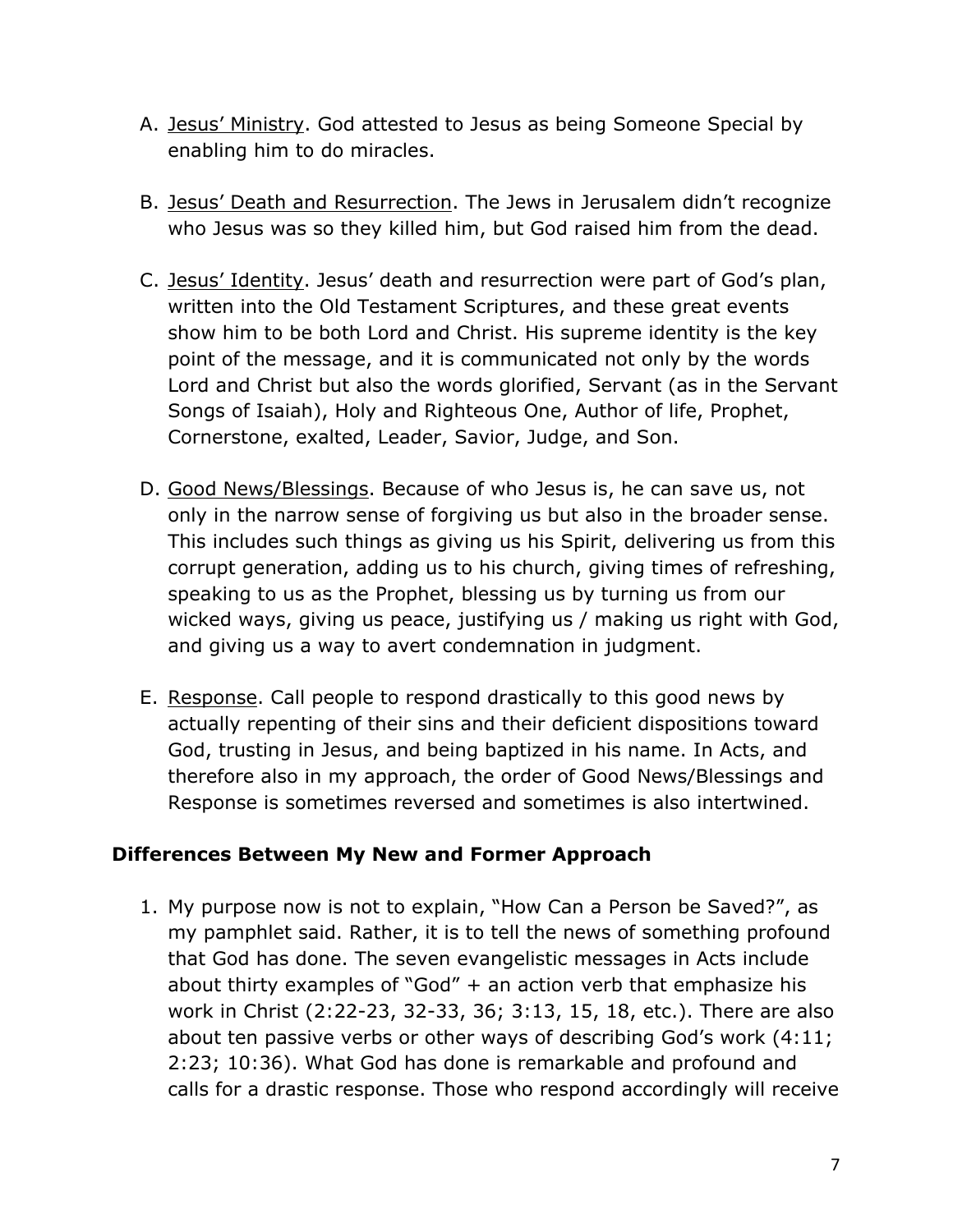salvation, so salvation is still a part of the message and is certainty what I hope for. But salvation is not my primary purpose. The messages in Acts were not explanations of how salvation works but proclamations of God's work.

- 2. In keeping with the new purpose, the overall structure or outline of the message is also different from before. The new outline still includes major points on the Response and the Blessings. It also still has Jesus' death as a major topic, though a strong emphasis on his resurrection has been added to this. Other differences are that my new approach begins with a new point about Jesus' miracles, instead of beginning with sin. Sin is no longer one of the primary points, although I do still talk about it under the Response. The new approach also adds a major point on the identity of Jesus. If I were talking to people who had a woefully inadequate view of God, I would modify the outline above by inserting a prior topic on God's nature as Creator, Sovereign, and Kind (based on Paul's example in Acts 17:22-31; 14:15-17).
- 3. Though it is not obvious from my outline, I now conceptualize the message as a whole in terms of preaching the good news of the kingdom. God promised he would establish a kingdom that would last forever (Daniel 2:44). Jesus himself preached the kingdom (Matthew 4:17, 23; Mark 1:14-15; Luke 4:43-44), trained the twelve and the seventy-two to preach the kingdom (Matthew 10:5-7; Luke 9:1-2; 10:9), and then continued to teach his apostles about the kingdom after his death and resurrection (Acts 1:3). The statements in Acts 8:12; 19:8; 20:25; 28:23, 31 show that the early proclaimers did indeed preach the kingdom. These statements suggest that kingdom is good way of summarizing the message, the details of which include the death and resurrection of Jesus. Thinking of the message in terms of kingdom helps integrate the Old Testament, Jesus, Acts, and even the Letters. It also reminds us of some big picture matters we might otherwise neglect, including the kingship of Christ and the need for loyalty and submission to him.
- 4. I now talk about Jesus' ministry differently than before. Previously I either did not talk about it at all or added a supplemental lesson to give people an overview of his life. My purpose in talking about Jesus'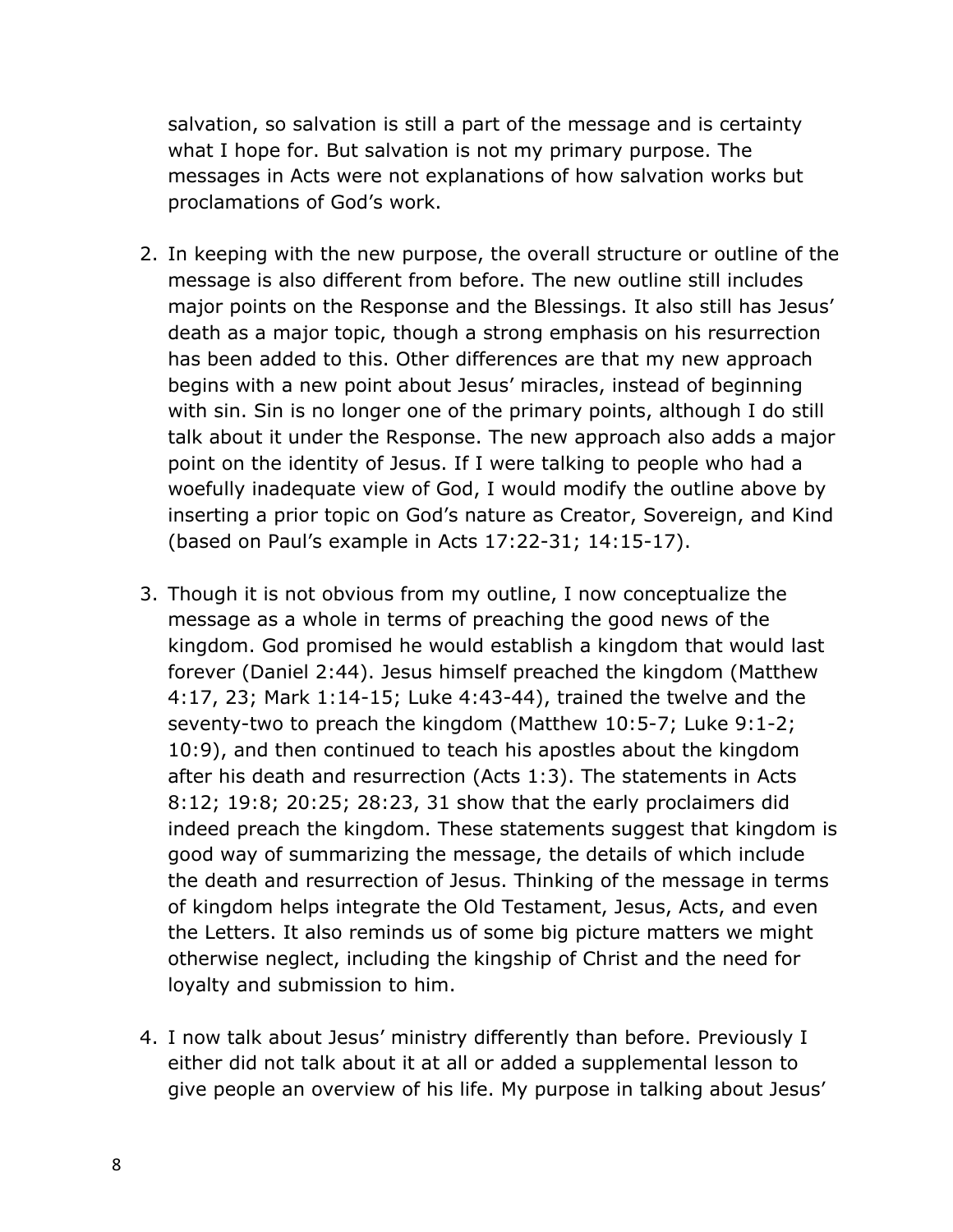ministry now is not for background but to point out that God attested to Jesus as Someone Special by enabling him to do miracles (Acts 2:22; 10:37-38). Jesus' ministry is not only a good way to get started telling the message but also introduces the vital theme of his identity.

- 5. I talk about Jesus' death differently. The point the proclaimers in Acts made about Jesus' death is that the Jerusalem Jew's killing of Jesus fulfilled the Scriptures and so indicated that Jesus is the Christ (Acts 3:18; 13:27-33, 38-39; cf. Luke 24:25-26, 44-47). They also described his death as a rejection of who Jesus really is. This contrasts with God's vindicating him by raising him from the dead (see point #6 below). Both of these points serve their primary purpose of showing who Jesus is (see below on #7). Previously my point about Jesus' death was that it was for our sins. This is clearly an important truth, and we may be surprised to learn that the evangelistic messages in Acts do not mention it. This bothered me for a while, and I tried to reason that surely they must have said it and Luke just didn't record it. That is possible, and 1 Corinthians 15:3 indicates that Paul did preach this truth at Corinth. Yet since Luke didn't mention it a single time in the part of Scripture most focused on evangelistic messages, it does not appear that it was a primary emphasis of the early proclaimers. Conservative New Testament scholar Donald Guthrie, wrote, "It may be wondered why the Acts account of early Christian preaching provides so little information about the atoning significance of Christ's death. It must be supposed that the proclamation of the cross and resurrection was regarded as a sufficient basis for the message of forgiveness, without the necessity, on the initial preaching of the gospel, to give the rationale" (*New Testament Theology*, pp. 462-463). The records we have of their actual messages indicate that they emphasized the general point of salvation in Christ instead of the specific point that Jesus died for our sins. Note well, however, that the early evangelizers did indeed say much about the forgiveness of sins and salvation, and they made it clear that these come from Christ and Christ alone (Acts 2:38; 3:18-19; 4:12; 10:43; 13:38).
- 6. I talk about Jesus' resurrection very differently. At first I either omitted it or assumed it. When I began to realize how much the early spokespersons sin Acts emphasized it (2:24, 32; 3:15; 4:2, 10, 33;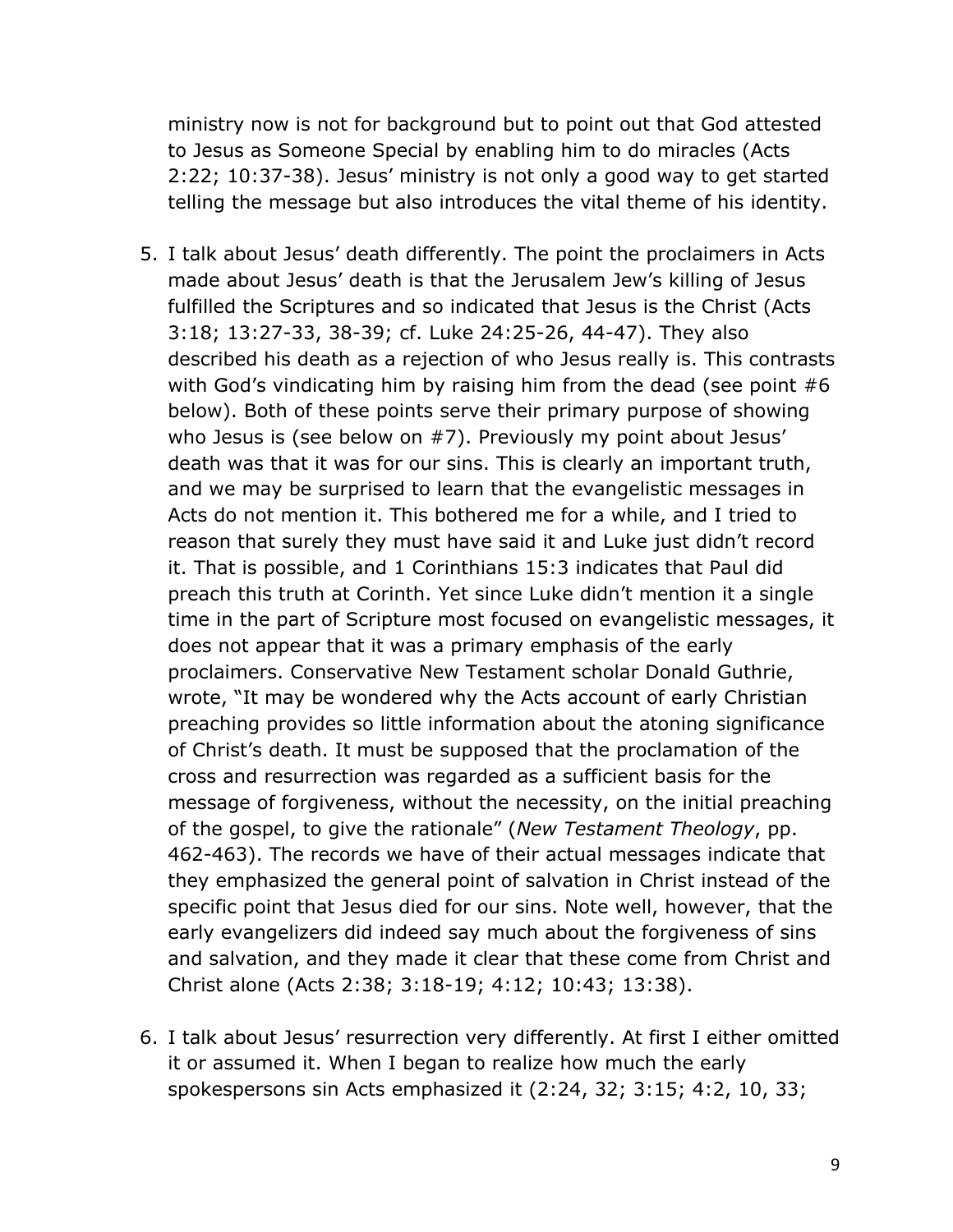5:30; 10:40; 13:30, 34, 37; 17:18, 31), I started including it in the third lesson of my former approach. Even then, however, I did not emphasize it properly because I didn't see how it fit in. I now realize that God's raising Jesus from the dead shows who he is. The clearest example of this in Acts is when Peter argues extensively for the resurrection (2:24-35) and then, based on it, states his conclusion (indicated by "therefore") that Jesus is "Lord and Christ" (2:36). Paul stated this same principle to Christians in Rome when he said Jesus, "was declared to be the Son of God in power according to the Spirit of holiness by his resurrection from the dead, Jesus Christ our Lord" (Romans 1:4). Like his death, the resurrection of Jesus fulfills of Scripture and so it points to his unique identity. It seems to me that the very narration of the events also reveals the meaning of the resurrection: Jesus did miraculous deeds which indicated he was the Christ, but then he was rejected and killed most shamefully which suggested he couldn't be the Christ, but then God raised him from the dead showing he IS the Christ! The leads directly to the next point.

- 7. I talk about Jesus' identity very differently now than before. Before, I omitted it, assumed it or mentioned it only briefly. I now think the identity of Jesus is central point we are driving toward (2:38; 3:18; 4:11; 5:31, 42; 8:5; 9:20, 22; 10:36, 42-43; 13:32-39; 17:3; 18:5, 28; 26:23). In Acts his identity is communicated by his resurrection, by the Scriptures, and by the different terms listed in point C. of my new approach above. The repeated proclamation that Jesus is the "Christ" includes the ideas of Messiah, Anointing, and Kingship and so reveals his identity. And, importantly, it is because of who Jesus is, his identity, that he can forgive, save, bless, give peace and much more.
- 8. I still talk about forgiveness and salvation, but I now also talk about a wider range of blessings. "Salvation" is sometimes used more narrowly as a synonym for forgiveness (Luke 1:77), but sometimes it also includes much more. We don't know whether Peter was using the term in the narrow or broad sense in his great statement in Acts 4:12, but we do know he is describing more than forgiveness when he says, "save yourself from this crooked generation" (2:40). A careful reading of what he wrote later about salvation in 1 Peter 1:3-12 indicates that the salvation that was preached to those he was writing to includes the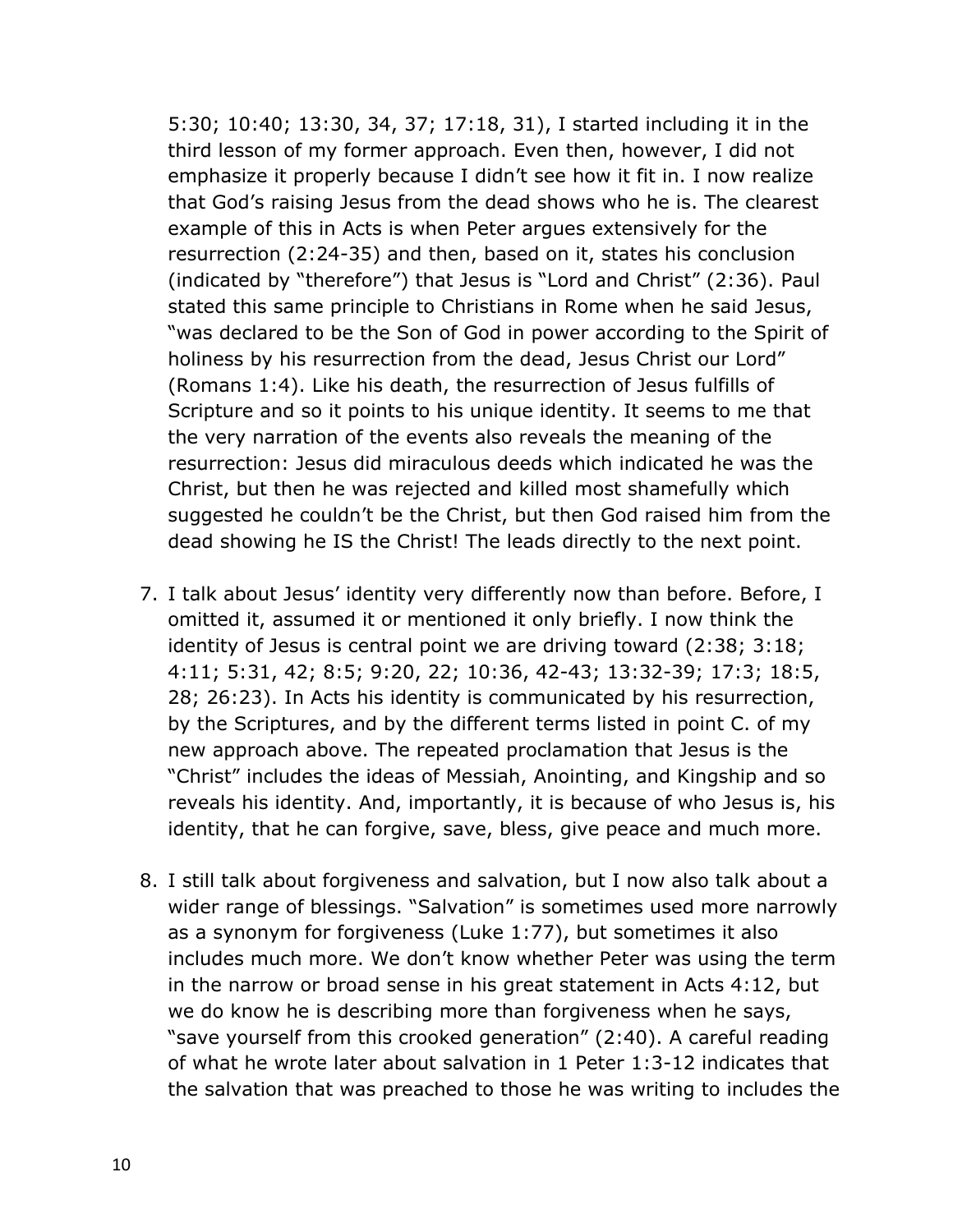broader blessings that the prophets had said God was going to give in the Messianic age, such as deliverance, peace, obedience, the Spirit, righteousness, etc. Note that all the blessings listed in point D in my new outline above are specifically mentioned in the evangelistic messages in Acts. Note, too, that it includes some blessings that may not seem attractive to us initially (for example 3:26).

- 9. I still call people to repent, trust in Christ, and be baptized in his name. My new understanding of the importance of the identity of Christ as king and the message of the kingdom reminds me that these responses are not a check-list but rather are a total, wholehearted response to the King, whereby we pledge utter loyalty and fealty to him. The call to repentance in Acts was not only for people with no regard for God whatsoever but also for people with wrong or even merely inadequate ideas about God (Acts 17:22-30). This reminds me that everyone needs to drastically change their attitude and disposition toward the Sovereign God of the universe. Acts also shows that the necessity of repentance, faith, and baptism do not contradict the "good news of God's grace" (Acts 20:24; cf. 15:11). Also, as in Acts, I sometimes tell the blessings first and then the response, sometimes vice versa, and sometimes mix it all together.
- 10. I'll combine the related points of "form" and "time" into a single point to give us an even number of ten. The *form* of my previous approach was definitely teaching and explaining. Teaching is indeed one of the many verbs used in Acts to describe the form of their speaking. The primary forms, however, are indicated by the many references to verbs of proclaiming, telling good news, and bearing witness. These forms fit well with a number of things mentioned above, including the overall purpose—announcing the news of what God has done  $(\#1)$ . So, when I tell the message now, I tell it as news or an announcement of an amazing work of God. It still takes place in a small, conversational setting, but it's more a matter of proclamation than explanation. The difference between this and what I used to do is something like a family member enthusiastically announcing the news of the birth of a child as opposed to a doctor analytically explaining how labor and delivery work. Further, the *time* it takes to lay out the message this way is reduced from five weeks to about fifteen minutes.